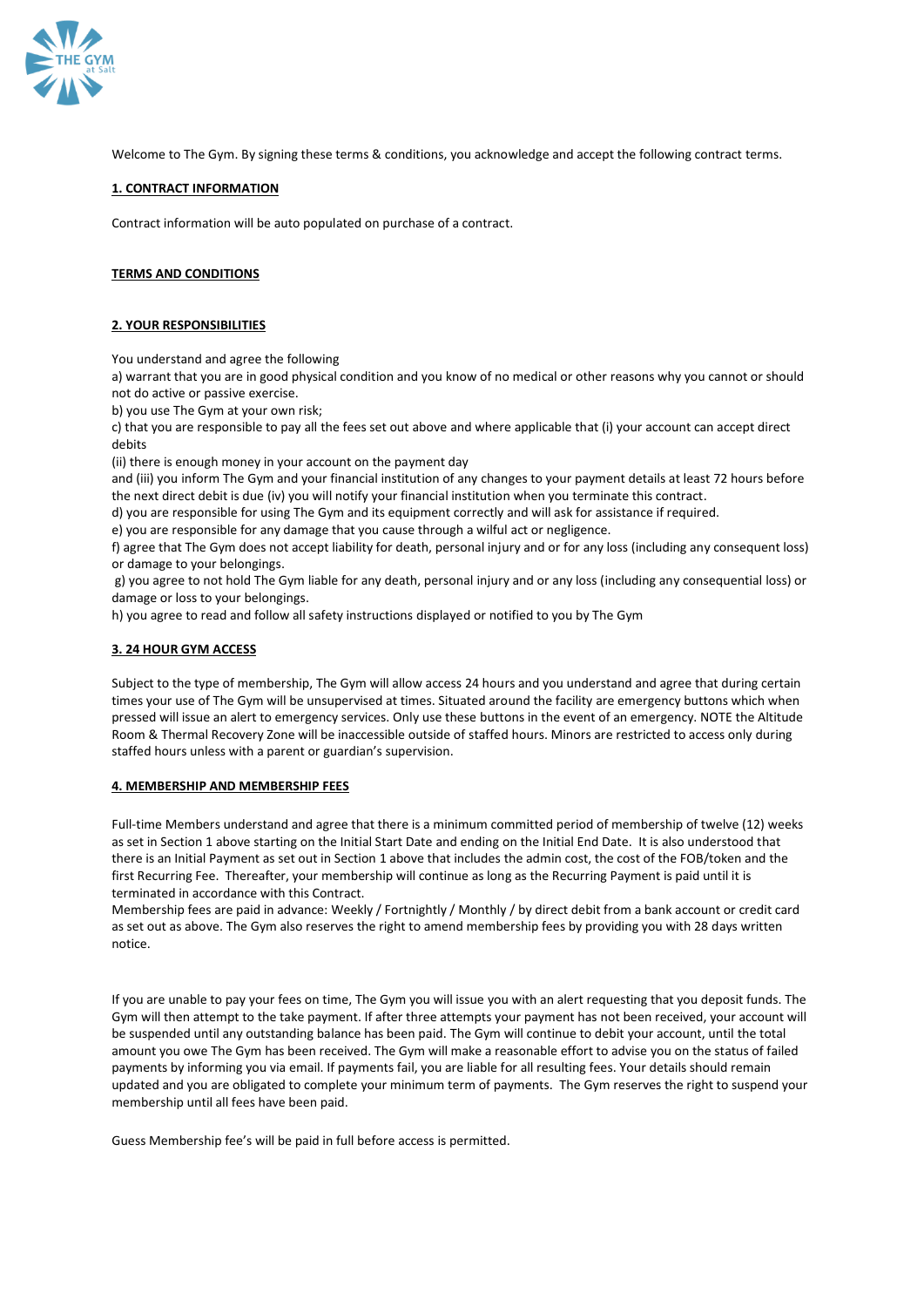# **7. TERMINATION AND SUSPENSIONS**

## *a) SUSPENSIONS*

The Gym understand that from time to time you may be unable to train due to holidays, rest periods, becoming sick or injured - or wish to terminate your membership altogether. You can be suspended your membership at any time, provided you provide The Gym with14 days written notice prior to the hold. Each member is allowed to suspend membership for a minimum of two weeks and up to a total of six (6) weeks total calendar year for potential suspensions. If you require further time away it will be on a case-by-case basis. To make a suspension please email [info@thegymatsalt.com.au](mailto:michelle@thegymatsalt.com.au) with the start date and end date. A \$10 admin fee, subject to reasonable cost of living increases, will be charged to your account for this service.

# *b) TERMIANTION*

The minimum committed period of membership is twelve (12) weeks, after this period either party may terminate this Contract at any time with a \$0 cancellation fee, provided 14 day's prior written notice is provided. You are responsible for notifying your financial institution of any changes.

#### **8. MARKETING**

You agree to allow The Gym to take and use photographs or videos of you to use for marketing material & promotional purposes from time to time.

#### **9. GYM FOB/TOKEN**

If you damage or misplace your FOB you will be issued a new FOB at additional cost of a \$25 replacement fee.

#### **10. CLASSES**

Your The Gym Membership entitles you to unlimited access to available MINDBODY classes at The Gym. To access these classes, you are required to book via the MINDBODY app to reserve a place. Please ensure you arrive five minutes prior to the start of the class to allow time for the instructor to explain the class/ warm up. In the event you are late, once an instructor has started the class, you will be unable to participate as to avoid any risk of injury. If you are booked into a class and no longer plan on attending, please cancel at the earliest convenience to allow someone else to take your place. All other classes may be subject to additional fees.

#### **11. ADDITIONAL TERMS**

You acknowledge that The Gym may need to amend these Terms and Conditions and The Gym will provide you with 28 days written notice of any material changes.

The Gym may also refuse entry to any member if a member is deemed to act in an unreasonable manner. You are aware that The Gym uses CCTV.

The Gym can assign and or transfer this Contract.

This Contract is governed by the laws of the State of New South Wales, Australia. Without regard to its conflict of law provisions. If a court decides any part of this a Contract is invalid or unenforceable then that section will be deleted. The other sections remain valid and enforceable. Any complaint should be raised in writing with The Gym.

**I acknowledge that unless I provide written notice of termination of my membership prior to the end of the fixed term of my ongoing agreement, I will still be liable for my membership fees until 14 days after I provide written notice of termination to the fitness facility. I understand the fitness facility must respond to its receipt of a written notice within seven days.**